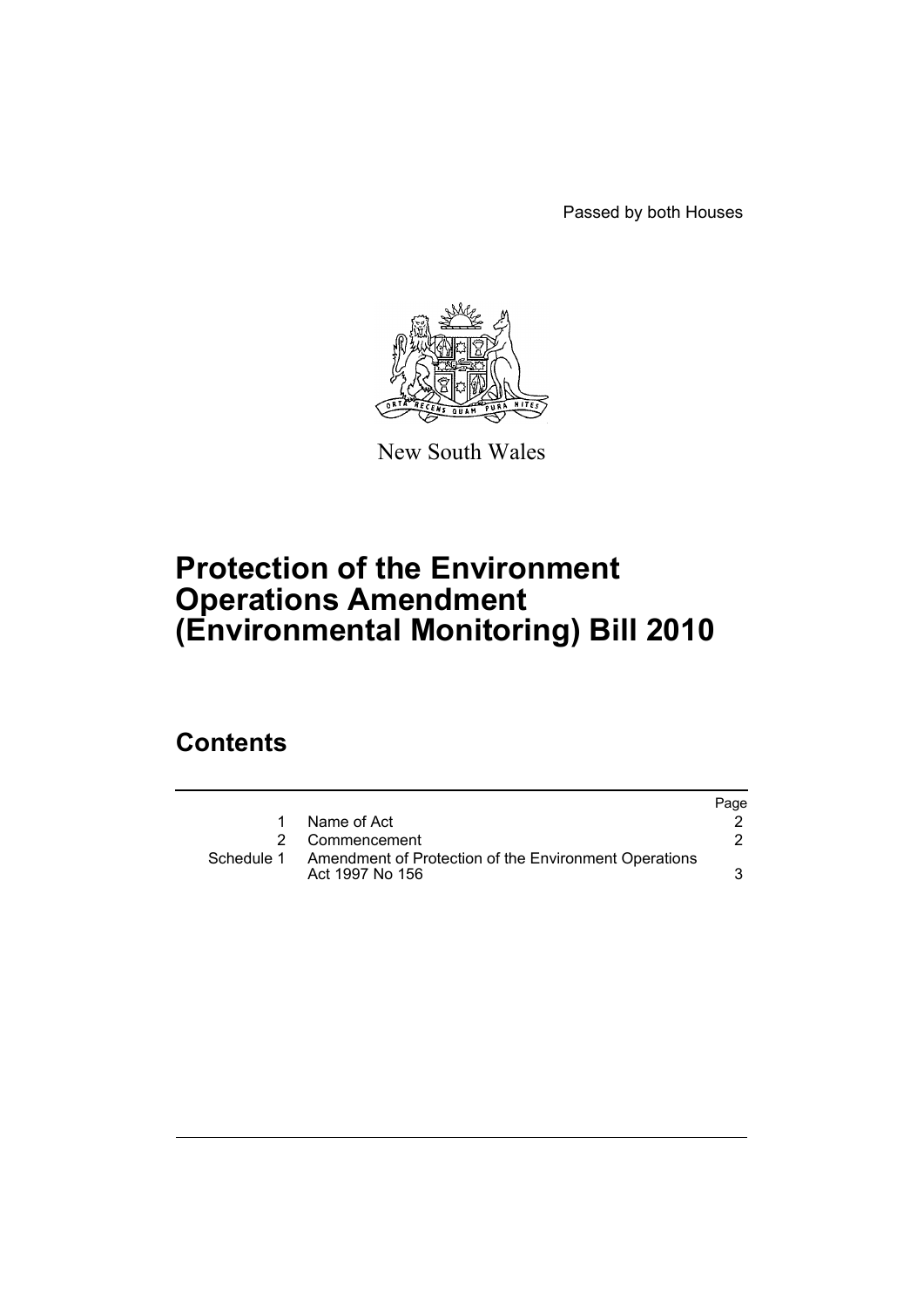*I certify that this public bill, which originated in the Legislative Assembly, has finally passed the Legislative Council and the Legislative Assembly of New South Wales.*

> *Clerk of the Legislative Assembly. Legislative Assembly, Sydney, , 2010*



New South Wales

# **Protection of the Environment Operations Amendment (Environmental Monitoring) Bill 2010**

Act No , 2010

An Act to amend the *Protection of the Environment Operations Act 1997* to make provision in relation to programs to monitor the environmental impact of certain licensed activities.

*I have examined this bill and find it to correspond in all respects with the bill as finally passed by both Houses.*

*Assistant Speaker of the Legislative Assembly.*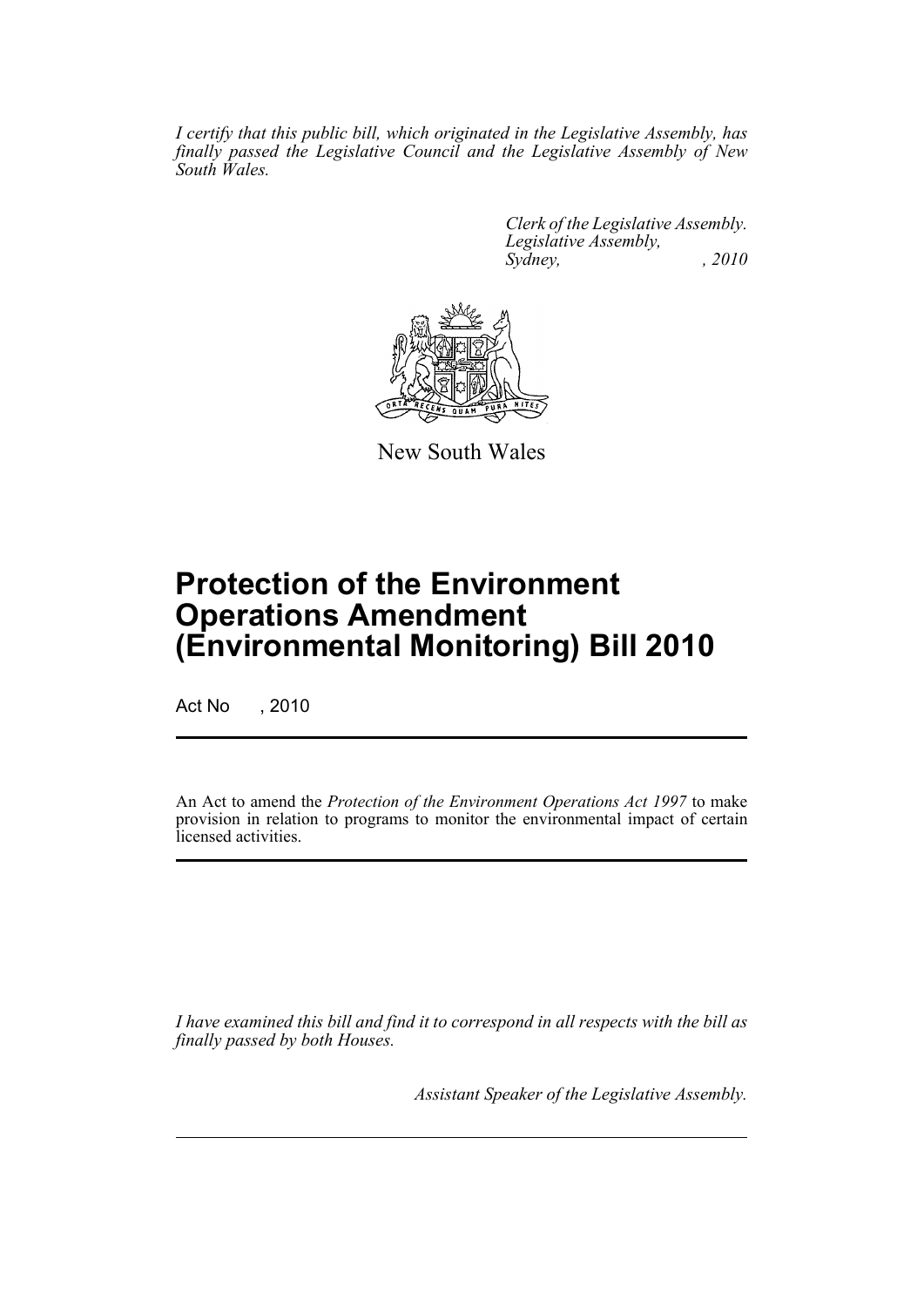Protection of the Environment Operations Amendment (Environmental Clause 1 Monitoring) Bill 2010

## <span id="page-2-0"></span>**The Legislature of New South Wales enacts:**

## **1 Name of Act**

This Act is the *Protection of the Environment Operations Amendment (Environmental Monitoring) Act 2010*.

## <span id="page-2-1"></span>**2 Commencement**

This Act commences on a day or days to be appointed by proclamation.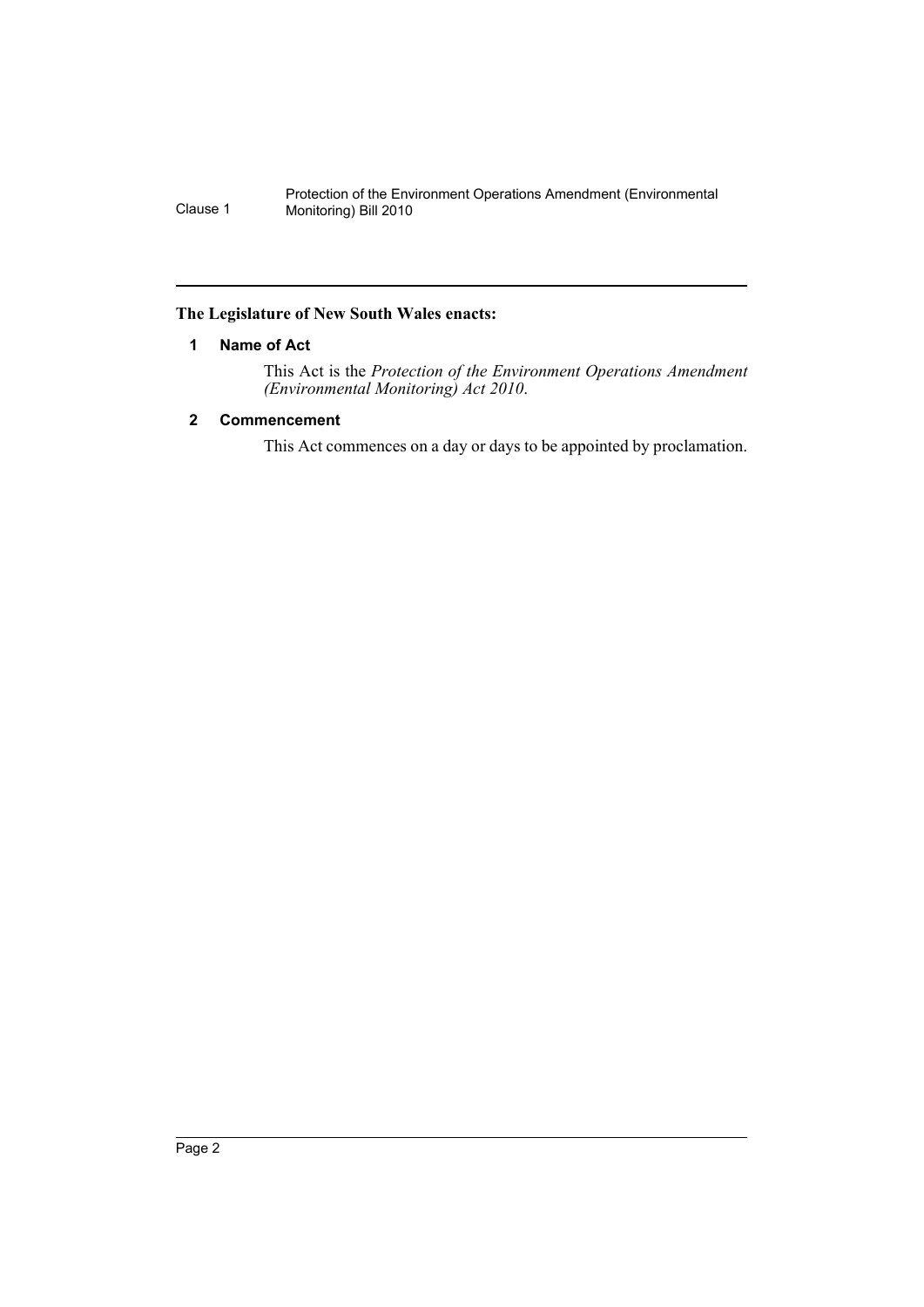Protection of the Environment Operations Amendment (Environmental Monitoring) Bill 2010

Amendment of Protection of the Environment Operations Act 1997 No 156 Schedule 1

## <span id="page-3-0"></span>**Schedule 1 Amendment of Protection of the Environment Operations Act 1997 No 156**

#### **[1] Section 69 Conditions relating to schemes for economic measures and environmental monitoring programs**

Insert at the end of section 69 (c):

or

- (d) environmental monitoring programs,
- **[2] Section 69**

Omit "or 9.3B". Insert instead ", 9.3B or 9.3C".

**[3] Part 9.3C**

Insert after Part 9.3B:

## **Part 9.3C Environmental monitoring**

### **295Y Environmental monitoring programs**

- (1) The EPA may, on its own initiative, and must, at the direction of the Minister, investigate the need for a program (referred to in this Part as an *environmental monitoring program*) to monitor the impact on the environment and human health of activities or works authorised or controlled by licences, including pollution resulting from those activities or works.
- (2) If, after completing an investigation, the EPA is satisfied that an environmental monitoring program is required, it may develop and implement such a program.
- (3) If a proposed environmental monitoring program relates to licensed activities or works within the portfolio responsibility of the Minister for Primary Industries or the Minister for Transport, the Minister is to consult with that Minister about the development and implementation of the proposed program.
- (4) The EPA may enter into an arrangement with a person or body in respect of the exercise, by the person or body on behalf of the EPA, of the EPA's functions in relation to an environmental monitoring program.
- (5) The regulations may make provision for or with respect to environmental monitoring programs, including the requirements for the EPA to review and report on any such program.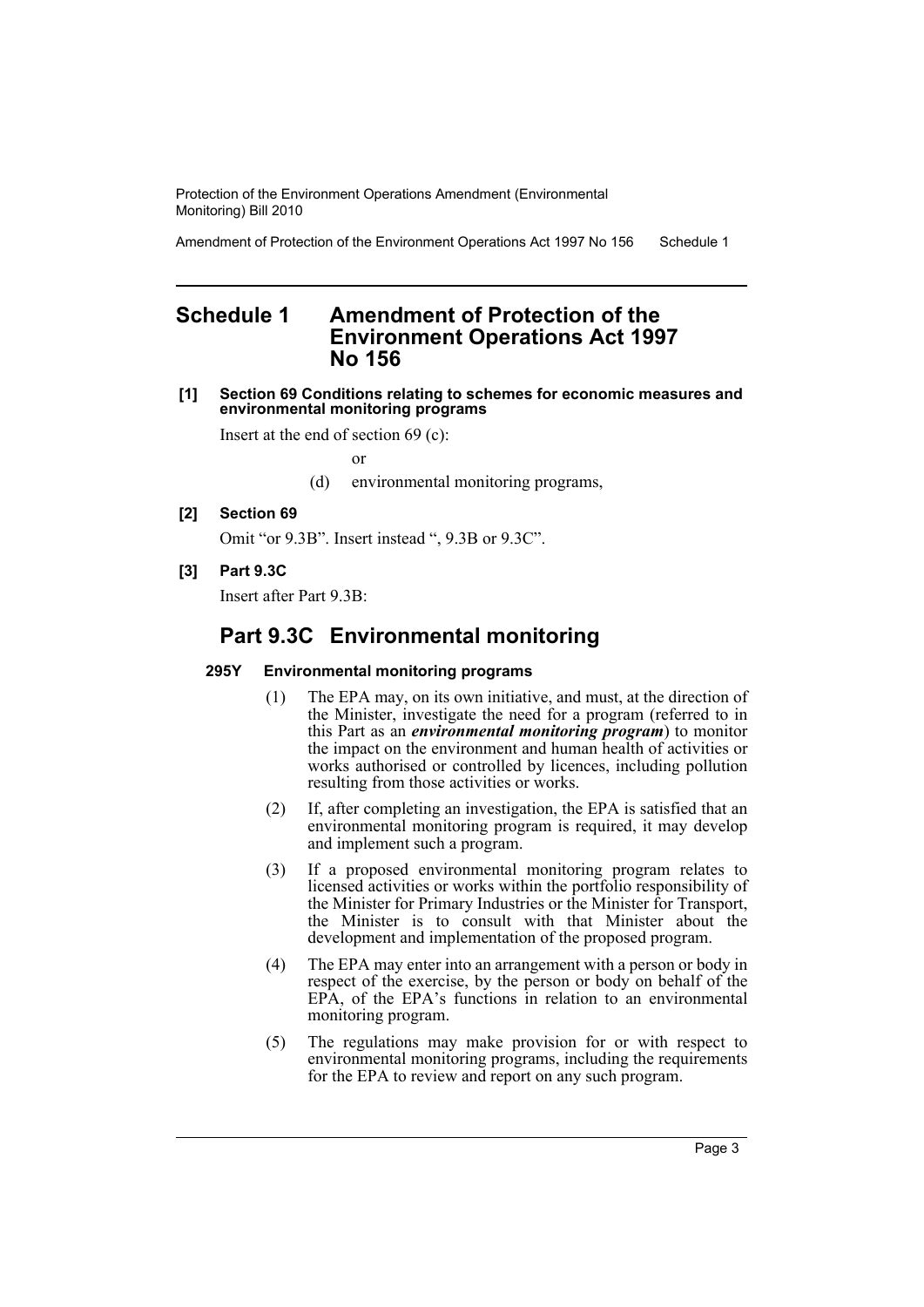Protection of the Environment Operations Amendment (Environmental Monitoring) Bill 2010

Schedule 1 Amendment of Protection of the Environment Operations Act 1997 No 156

(6) The EPA is to obtain, and take into consideration, advice from one or more independent persons or bodies with relevant technical and health expertise as to the cost effectiveness of any environmental monitoring program.

#### **295Z Environmental monitoring levies**

- (1) The regulations may require a specified licence holder, or a specified class of licence holders, to pay to the EPA a contribution towards the costs of environmental monitoring programs (referred to in this Part as an *environmental monitoring levy*).
- (2) The amount of the environmental monitoring levy (or the manner in which it is to be calculated) and other matters concerning its payment, including interest payable for late payment, are to be set out in the regulations.
- (3) An environmental monitoring levy is recoverable by the EPA as a debt in a court of competent jurisdiction.
- (4) For the purposes of this Part, the *costs of environmental monitoring programs* include:
	- (a) the costs of investigating the need for, and the development, implementation, operation and administration of, environmental monitoring programs (including any costs incurred by the EPA before the commencement of this Part), and
	- (b) payments by the EPA for services provided by a person or body exercising functions in relation to environmental monitoring programs on behalf of the EPA.

### **295ZA Environmental Monitoring Fund**

- (1) There is to be established in the Special Deposits Account an account called the Environmental Monitoring Fund (the *Fund*).
- (2) Money in the Fund is under the control of the EPA and can be expended by the EPA only for the purposes authorised by this section.
- (3) The following are to be paid into the Fund:
	- (a) any environmental monitoring levy paid by a licence holder,
	- (b) money advanced by the Treasurer for payment into the Fund.
	- (c) the proceeds of investment of money in the Fund,